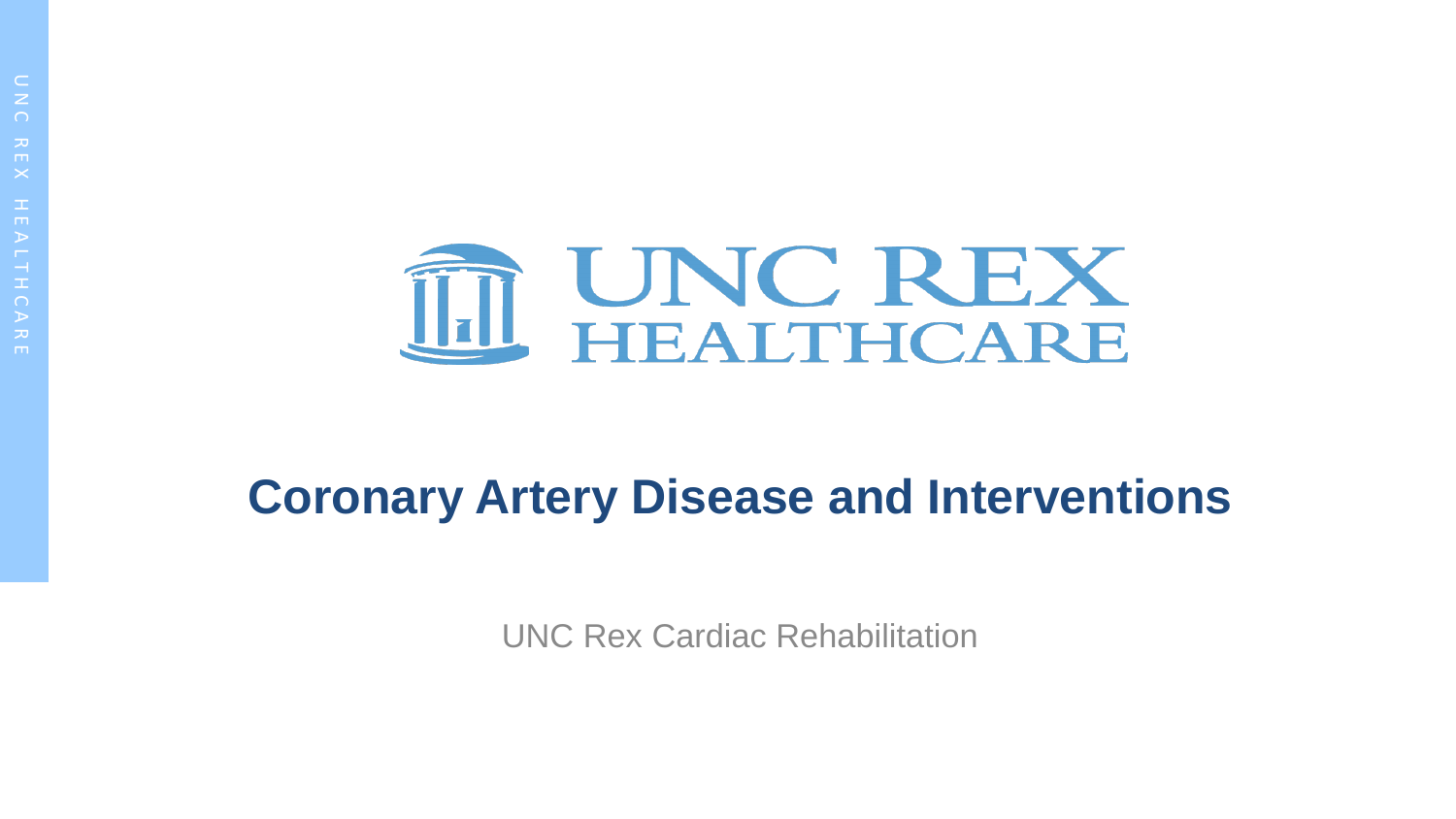#### **What is Coronary Artery Disease (CAD)?**

- CAD occurs when the arteries that supply blood to the heart muscle become hardened or narrowed.
- CAD is often caused by plaque.
	- Plaque is the buildup of fat, cholesterol and other waxy substances
- These can cause interrupted blood flow, which can result in a heart attack.



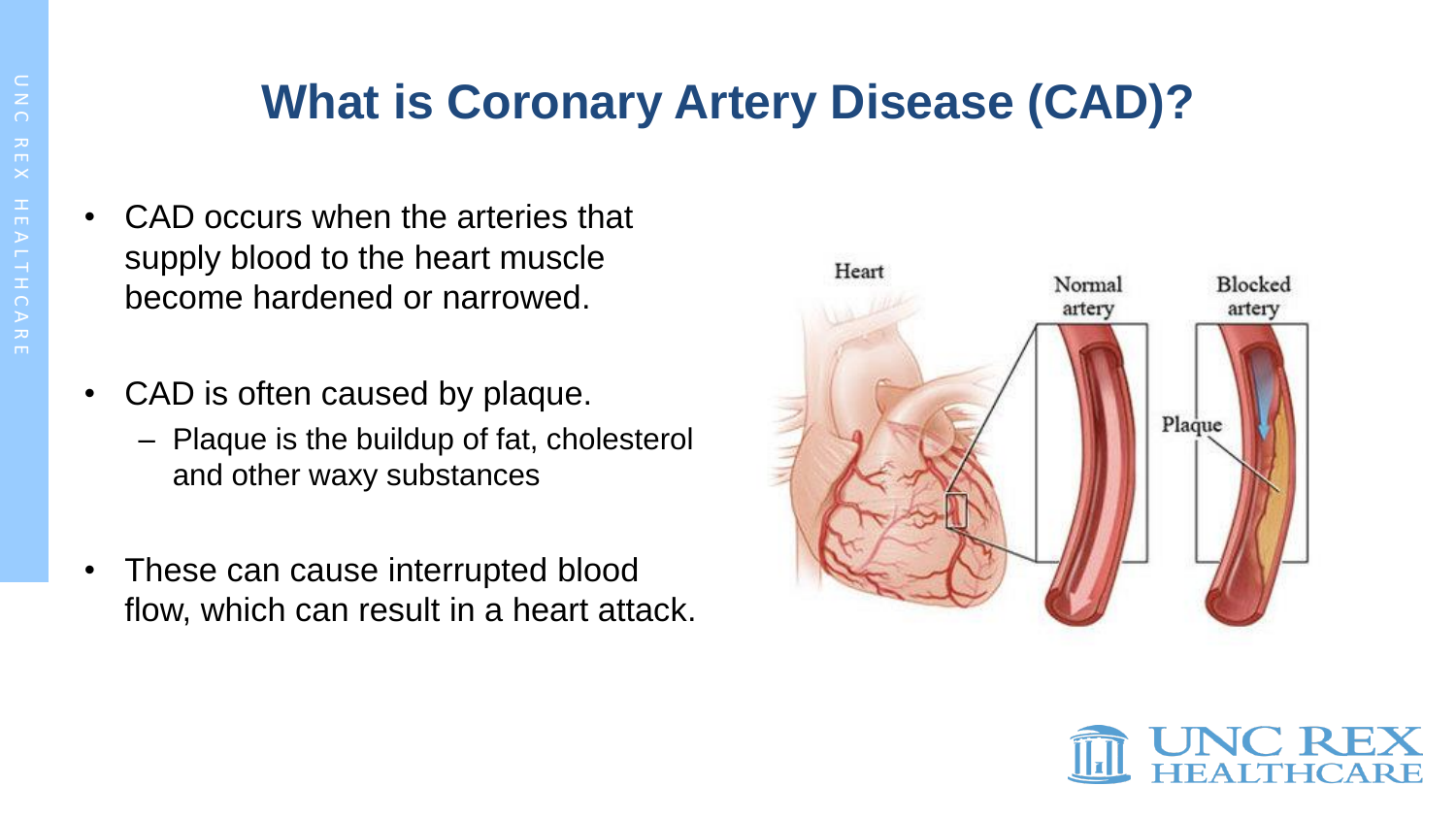## **CAD Symptoms**

- Coronary artery disease often develops over decades.
- You might not notice a problem until you have a significant blockage.
- Decreased blood flow may cause:
	- chest pain (angina)
	- shortness of breath
	- tightness in your arms, back, neck, or jaw
	- other coronary artery disease signs



• Women may experience less typical signs and symptoms such as neck or jaw pain.

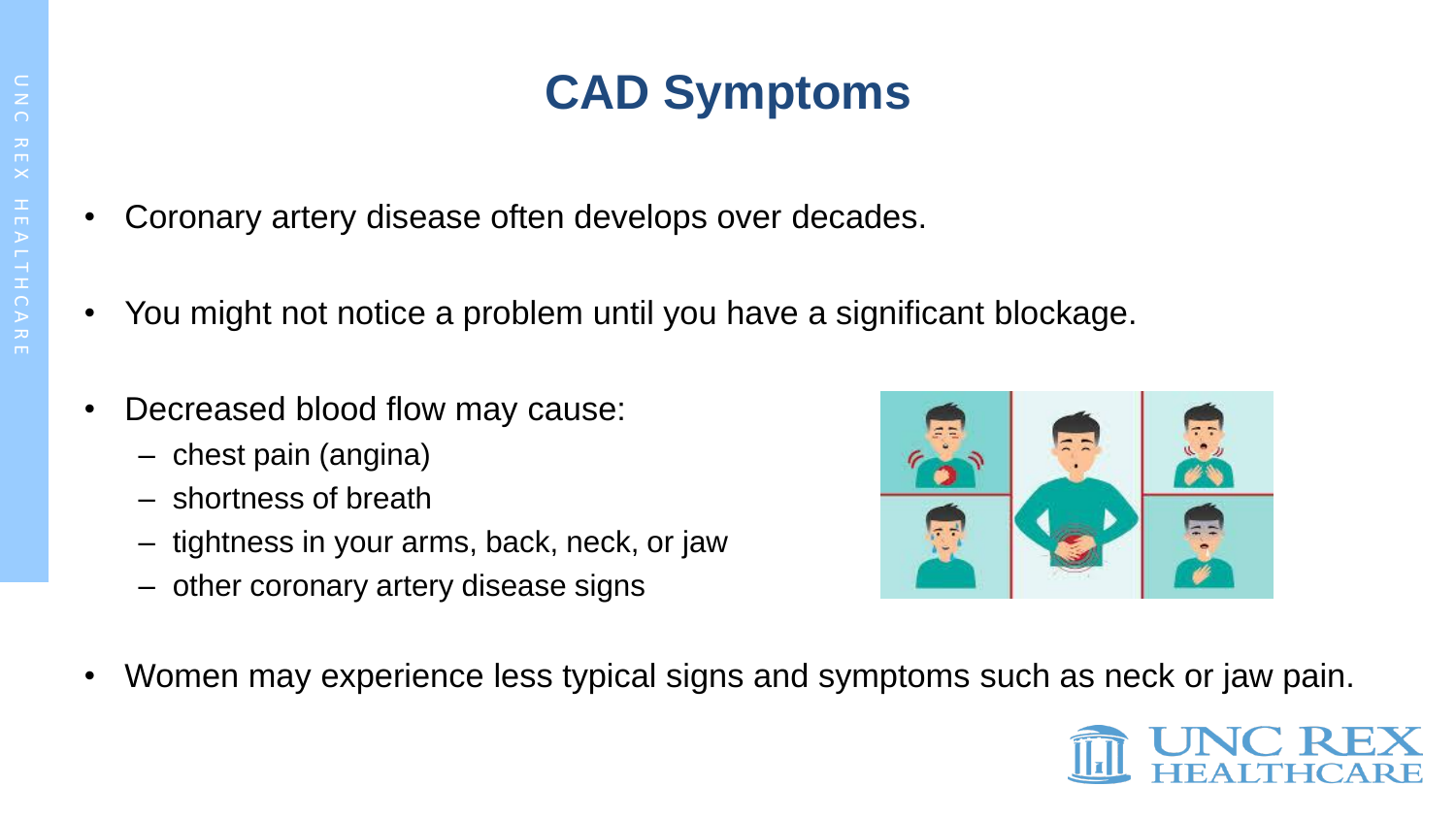## **CAD Treatment**

- Medications can help control the condition.
	- Beta-blockers
	- Calcium channel blockers
	- Nitrates can help relieve angina
- Angioplasty
- Stents
- Coronary By Pass Graft Surgery



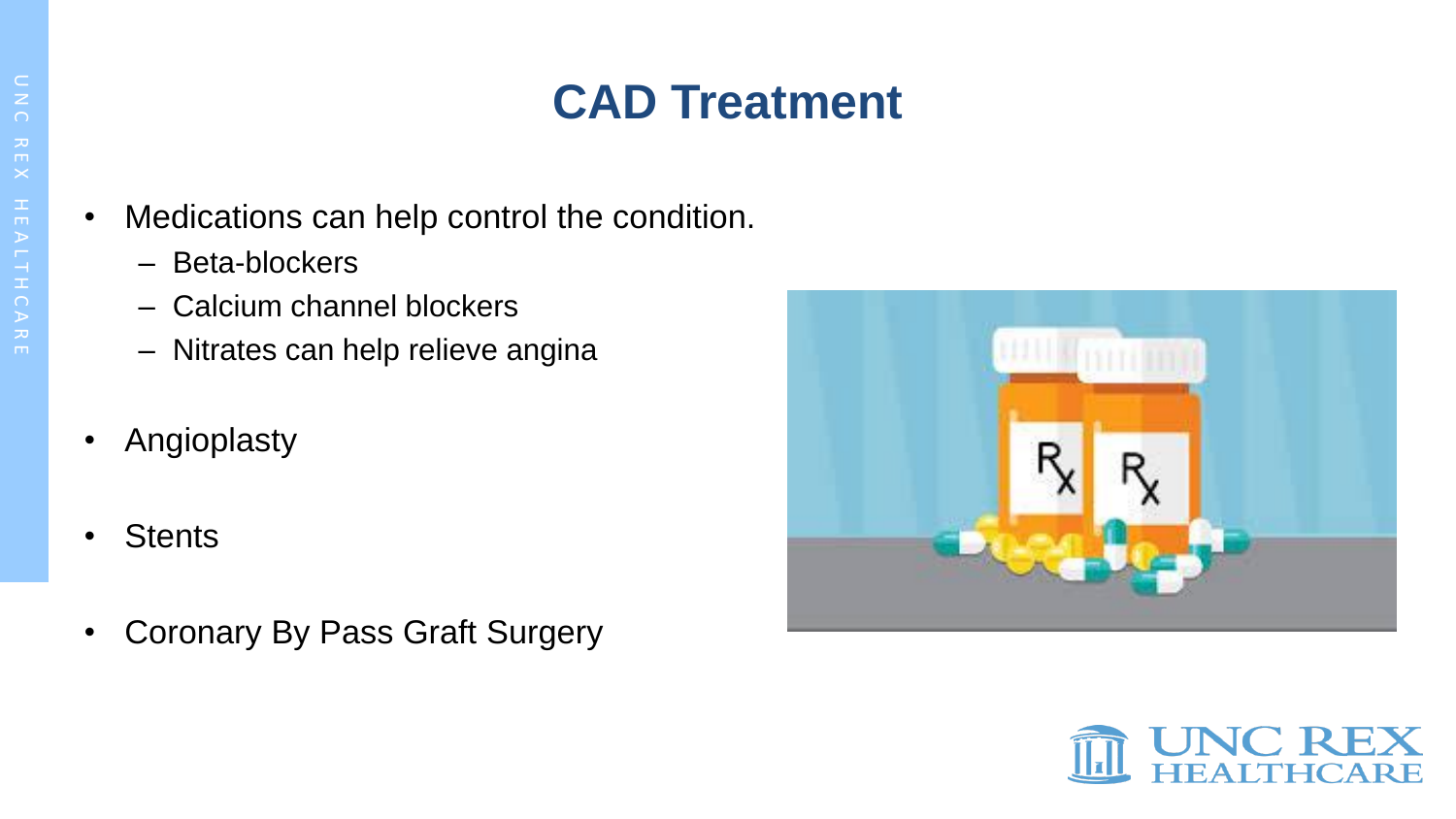## **Treatment: Angioplasty**

- Balloon Angioplasty uses a catheter with a small balloon tip.
	- The catheter is guided to the narrowing in your artery.
- Cutting Balloon Angioplasty uses a catheter with a special balloon tip with small blades to score the plaque.
- Once in place, the balloon is inflated to push the plaque and stretch the artery open to boost blood flow to the heart.



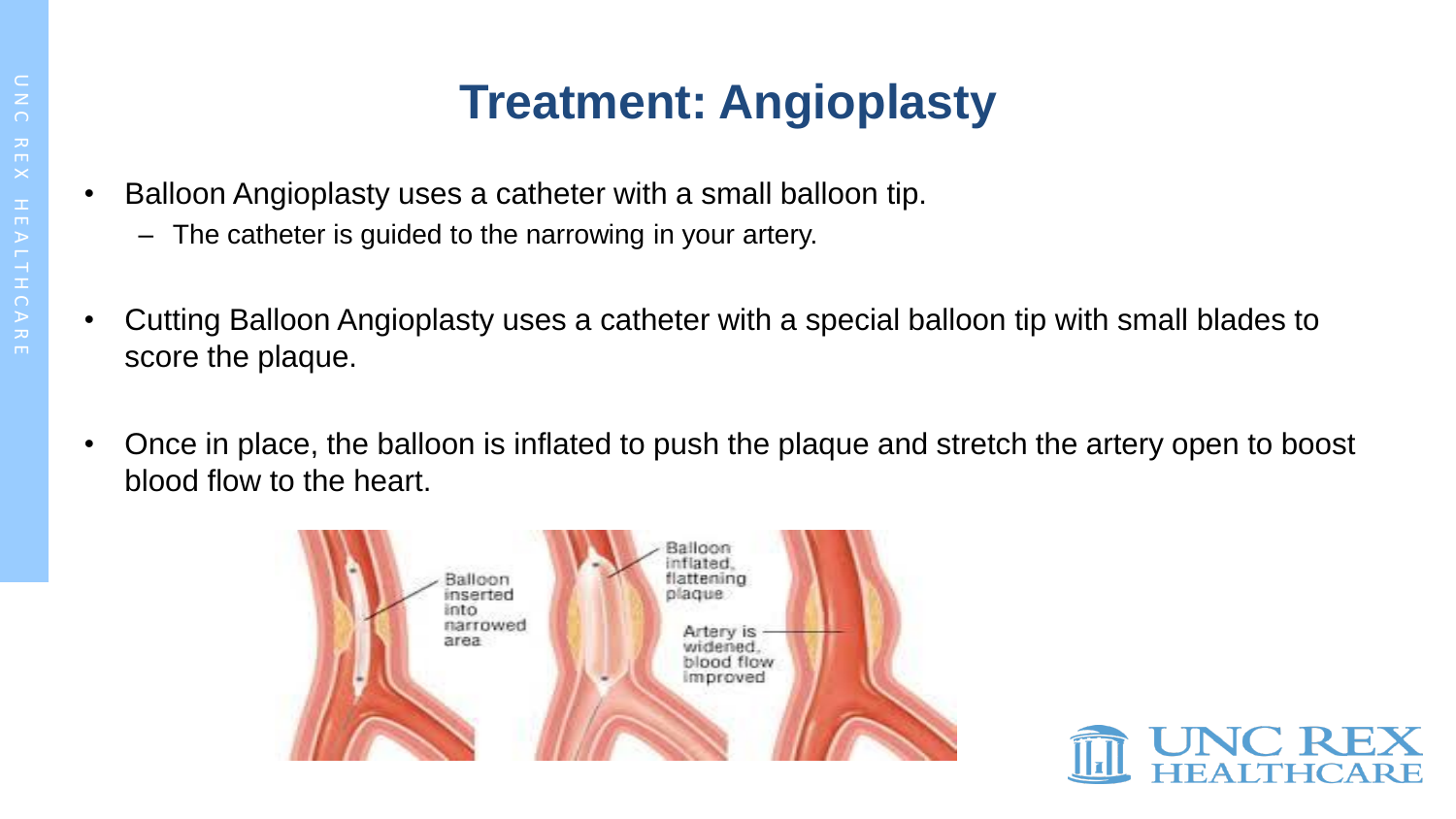#### **Treatment: Stent**

- A stent is a small tube that acts as a scaffold to support the inside of your coronary artery.
- A balloon catheter puts the stent into your narrowed coronary artery.
- Once in place, the balloon is inflated, and the stent expands to the size of the artery and holds it open.
- The balloon is then deflated and removed while the stent stays in place.
- Over several weeks, your artery heals around the stent.



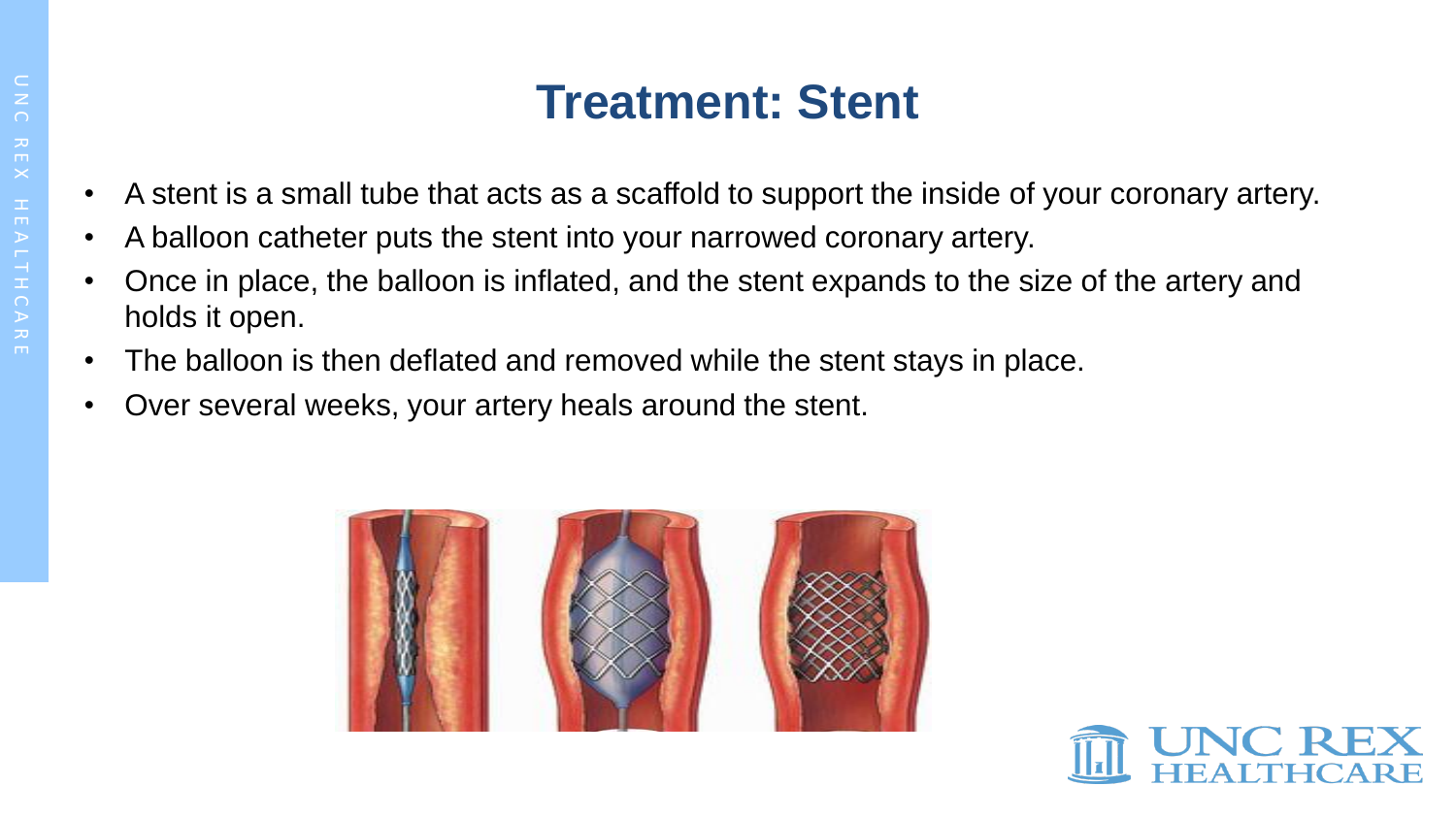## **Treatment: Coronary Bypass Graft**

- Surgery to create new pathways for blood to flow to the heart.
- The surgeon takes a healthy piece of vein from the leg or artery from the chest or wrist.
- The surgeon attaches the healthy piece to the coronary artery, just above and below the narrowed area or blockage.
- This allows blood to bypass (get around) the blockage.